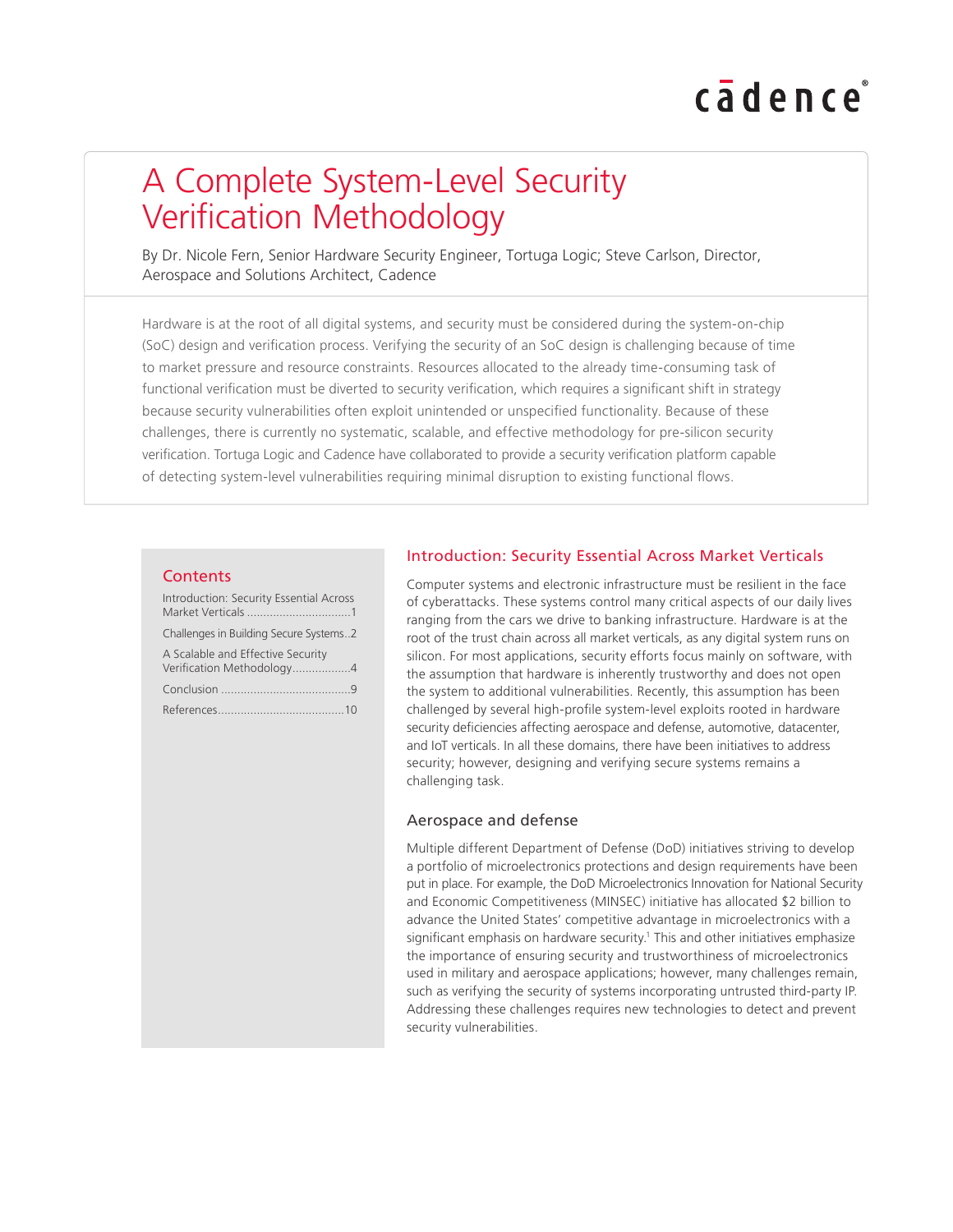#### <span id="page-1-0"></span>Automotive

Every function in all automobiles made within the last few years is governed by several processors, including the braking system, steering, and cruise control. With increasing wireless connectivity, which has been shown to provide remote attackers entry into the in-vehicle network<sup>2</sup>, trusting these processors to perform correctly and be resilient against attacks is critical. In 2015, legislation was introduced in the US Senate ("SPY Car Act of 2015")<sup>3</sup>, compelling the NHTSA and FTC to set security standards for cars. An automotive cybersecurity standard, ISO/SAE 21434, is currently under development to address the unique cybersecurity challenges in the automotive domain<sup>4</sup>. Verifying proper isolation of internet-connected functionality, such as infotainment, from safety-critical operations, such as steering and braking, is difficult with today's hardware verification strategies, as evidenced by the recurring security breaches affecting many automobile manufacturers.

#### Datacenter

Datacenter hardware is optimized for performance, is becoming more heterogenous, and is increasing in complexity. These are all significant factors in the growing hardware security concerns. Datacenter hardware is shared between many different customers, leading to concerns about isolation between applications. Traditionally, the operating system provided acceptable guarantees about process isolation. Recent attacks, such as Spectre and Meltdown<sup>5</sup>, Foreshadow<sup>6</sup>, and Spoiler<sup>7</sup>, however, demonstrate that a bug-free OS and bug-free software utilizing advanced hardware security features, such as secure enclaves, can still be completely compromised. These vulnerabilities, stemming from unexpected side-effects of processor performance features, lie at the hardware/software interface, requiring a shift in verification strategy to detect.

Additionally, the heterogeneity of datacenter hardware is introducing huge concerns about the trust of hardware components and their firmware. One such example is an attack capable of completely replacing firmware on a server baseboard management controller (BMC), which has privileged access to all components on the server motherboard, with malware<sup>8</sup>. The attack is possible because the *hardware configuration* of the communication bus connecting the BMC to the host machine does not authenticate transactions originating from the host machine. There are multiple initiatives, such as Microsoft's Project Cerberus<sup>9</sup> and Google's OpenTitan<sup>10</sup>, which focus on building more standardization around the security of server hardware and firmware infrastructure.

#### IoT

IoT devices continue to grow in popularity, despite numerous security incidents, such as the Mirai botnet<sup>11</sup>, BleedingBit<sup>12</sup>, and Thangrycat<sup>13</sup>, which have demonstrated that the intense time-to-market pressure IoT providers face results in prioritizing adding marketable features and lower product cost over security. What is clear is that IoT vendors need a low-impact, easy-to-deploy, and effective security verification strategy to make sure these devices are secure.

#### Challenges in Building Secure Systems

There are numerous challenges in building secure systems. These include supply chain concerns, reverse engineering and counterfeiting, and physical tampering and side-channel attacks.

This whitepaper focuses on the challenge faced earliest in the design lifecycle: ensuring the hardware design sent to the fabrication facility is free of functional bugs and security vulnerabilities.

Many designs include *security* features, but it is important to ensure that these are also secure features. Security verification is difficult because of the fundamental asymmetry between attackers and defenders. An attacker only has to discover and exploit a single vulnerability to achieve their goals, whereas the system design and verification teams must anticipate and defend against the complete set of possible threats. Many security vulnerabilities hide within modes of the design not exercised by typical system usage and go undetected during traditional functional verification. Successful security verification requires a shift in thinking. Instead of focusing solely on whether the design functions properly, the verification strategy needs to be centered around two questions:

- What information in my design needs to be protected?
- Where does that information flow and how is that information accessed?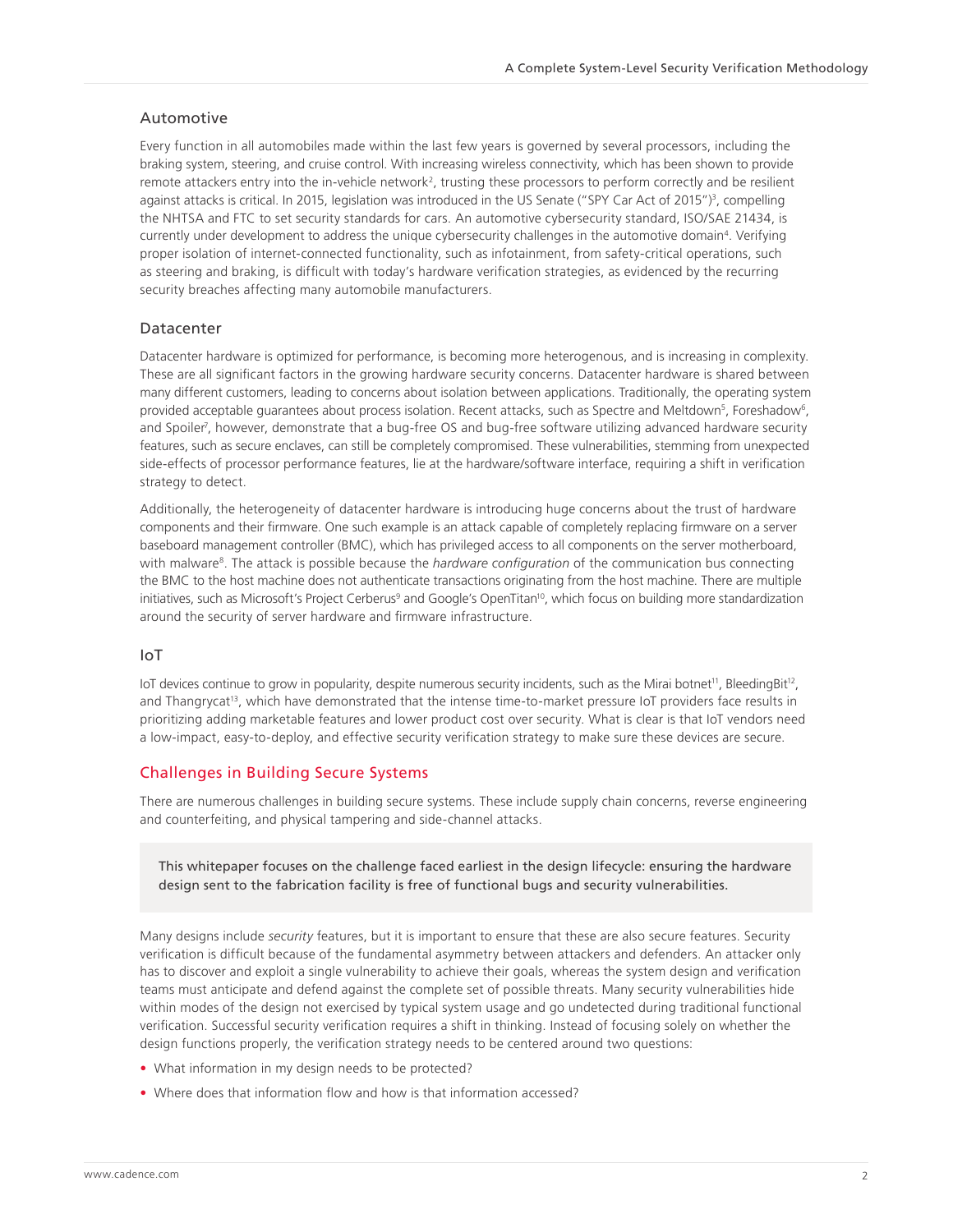Current methodologies being deployed to address security are simulation/emulation-based verification, manual design review, formal verification methods, and penetration testing. Applying one or all these methods is still insufficient to address hardware security. Moreover, these existing approaches are time-consuming, hard to measure, and are often a burden to engineering schedules. These approaches are at odds with the existing verification and development process, in which engineering teams are focused on meeting schedules, while product security teams are focused on building out unique and differentiated security products. This hurdle must be overcome to get a secure product to market without introducing added costs or delaying products schedules.

There are several existing challenges that need to be addressed to effectively detect and prevent hardware vulnerabilities.

#### Challenge #1: Security policy capture

Security objectives are based around confidentiality, integrity, and the availability of design assets. These objectives are difficult to formulate using existing tools which have no concept of *information flow*. Writing a directed SystemVerilog test or assertion to verify the confidentiality of an encryption key is extremely time-consuming and difficult to compose. It is possible to record the value of the key as it enters the encryption block, then check if that exact same value appears at the output; but the key can go through an infinite number of simple transformations (for example, exclusive-or with plaintext, bit shift, etc.) from which an attacker who can observe the output can easily recover the original key value. The verification infrastructure knows the expected ciphertext value; however, other transformations that correspond to leakage of intermediate states are difficult to enumerate and check for using directed tests and SystemVerilog assertions. More complex indirect leakages through timing side-channels are impossible to detect using value-based checkers. Similar difficulties are encountered when attempting to capture integrity and availability properties in the verification infrastructure.

Currently, no existing tools used in simulation/emulation-based functional verification can track information flows in the design. Labor-intensive negative tests must be developed to check security-specific corner cases for the highest priority threats, but without the ability to track information flow in the design, negative testing is extremely limited.

Code reviews and penetration testing involve reasoning about information flows, but because these are manual processes, they require an enormous amount of effort, which does not scale as the design size and complexity increases. Some formal verification tools provide the capability to verify information flow properties, but these tools face scalability issues and are unable to easily describe hardware flows while system software is executing.

#### Challenge #2: Security analysis must scale to SoC level

Security analysis must scale to system-on-chip (SoC) level to detect vulnerabilities arising from the configuration and integration of security IP into the larger system. For example, leakage of sensitive information can occur if the topology of an on-chip interconnect is configured incorrectly, or if there are errors in connecting security-critical signals in the bus interface, such as privilege bits.

Formal verification tools and manual code reviews face scalability issues because of the exponential increase in design complexity resulting from interactions between different functional blocks once they are integrated together. Penetration testing is typically done post-silicon, and any integration errors detected at this time may be difficult to remedy with firmware or software patches alone.

Among existing verification methodologies, simulation and emulation-based testing are the only techniques which scale to SoC-level analysis and are used as the primary verification methodology of the semiconductor industry. Every digital chip designed today has undergone a significant amount of simulation-based verification and before tapeout. Emulation is also widely employed to perform SoC-level testing capable of analyzing firmware and the entire device boot into a commodity OS, such as Linux. The increased capacity that emulation provides is critical for testing low-level software and firmware that will ship with the chip. With respect to security, the main weakness of simulation- and emulation-based verification is that security vulnerabilities often are unknowns, unrelated to core design functionality. Due to modern design complexity, it is impossible to exhaustively test the entire design during simulation or emulation; therefore, some security vulnerabilities are likely to go undiscovered.

#### Challenge #3: Hardware and software must be analyzed together

To provide flexibility, hardware is designed to be configurable by software and firmware. Security functionality is no exception. There are many hardware security features that are software-configurable either at boot time or dynamically during system execution. Consider a memory protection unit (MPU), which implements access control policies for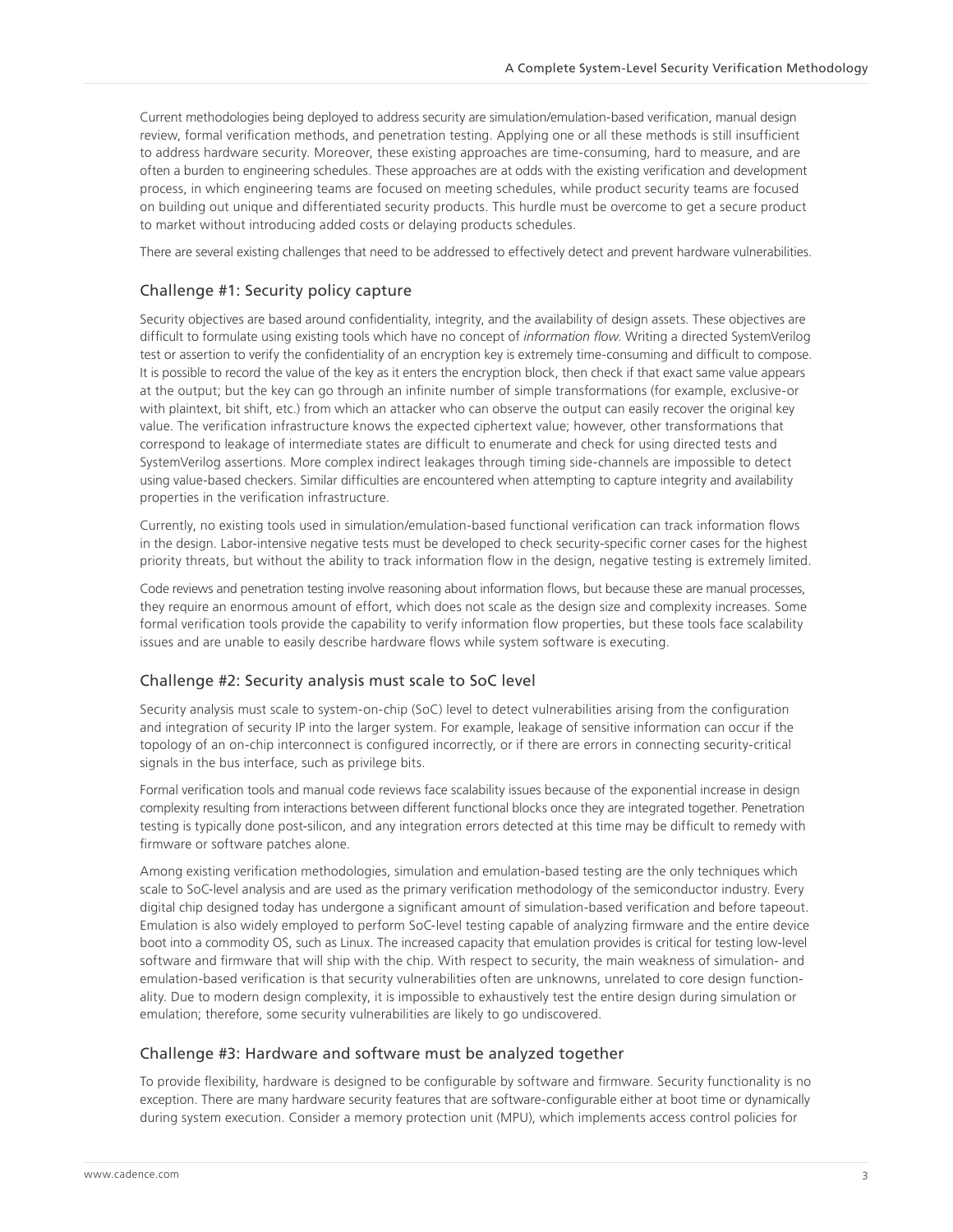<span id="page-3-0"></span>different regions of memory. A specific platform can choose to use the MPU to partition the memory space into static regions, dynamically change the regions and permissions, or not use the MPU at all. All choices are valid from the perspective of pure hardware verification, but when considering verification of the entire system, software choices regarding the programming of hardware features have a significant impact on security.

It is extremely important to analyze hardware behavior while the software is executing. Software misconfigurations leading to security vulnerabilities cannot be detected by analyzing the software without a model of the hardware, and analyzing only the hardware is insufficient to catch hardware usage errors as what constitutes a "misuse" of features is context-dependent.

Penetration testing is performed on the entire system, which includes the firmware and software stack. Engineers on the "red team" adopt the role of a potential attacker and perform penetration testing on the product to highlight areas of the system susceptible to real-world attacks; engineers on the "blue team" harden the design against possible red-team attacks. Penetration testing is an effective way to verify specific security-critical hardware/software flows, such as secure boot; however, it is a manual process and is typically done post-silicon to better mimic the conditions under which an attacker will attempt to infiltrate the system.

Visibility into the hardware is extremely limited, and the red team must develop a sophisticated-enough exploit to cause observable problems in the system, such as a crash. A pre-silicon security verification methodology that uses emulation platforms can still run a significant amount of system software but retains full visibility into the hardware design, increasing the number of potential vulnerabilities detected for the same amount of manual effort needed to write software penetration tests.

Formal verification methods explore the complete input and state space of the design when checking for security policy violations, making these techniques an important part of the overall security verification strategy. Formal methods are more complete than simulation- or emulation-based verification, but if the hardware is intended to have multiple configurations controlled by software, where some of the configurations are expected to violate the security policy and others do not, it often becomes prohibitively complex to constrain the formal model to the relevant scenarios. Moreover, even if constraining the model is feasible, the analysis results do not guarantee that the actual software shipped with the system, for example, boot code, correctly programs the silicon to behave as originally expected.

Simulation- and emulation-based verification does not suffer the same plight because security rules can be verified, while the boot code and firmware to be shipped with the system configure the hardware. Any rule violations occurring will be true vulnerabilities, not false positives, and can be traced back to specific points in the software execution. Capacity is also a limitation of formal tools, and for security rules spanning large portions of design functionality, simulation or emulation is often the only option.

#### Challenge #4: Security verification must have low overhead

Security verification must not add significant overhead because functional verification is already a bottleneck in the silicon design process. Verification resources include engineer hours spent developing test infrastructure and debugging results, and computational resources to run simulations or formal tools. While the process of identifying security objectives and designing and implementing a security architecture cannot be automated, there is tremendous opportunity to leverage the existing effort expended on the functional verification task for security verification. Simulation and emulation are already used heavily in the hardware design flow and scale to system-level hardware/software analysis and are therefore ideal starting points for developing a scalable and effective security verification methodology.

#### A Scalable and Effective Security Verification Methodology

The challenges outlined in the previous section motivate the following requirements for a security verification methodology:

- Intuitive and efficient mechanisms for security policy specification
- A unified toolset for verifying functional and security properties throughout the design lifecycle capable of scaling to system-level simulation/emulation to perform hardware/software security verification
- An environment that captures the progress of both the functional and security verification effort

To address these challenges, Tortuga Logic and Cadence have collaborated to provide a security verification platform that meets the requirements previously mentioned. To address security policy specification, the platform leverages Tortuga Logic's Sentinel™ language, which enables security rules centered around the concepts of confidentiality, integrity,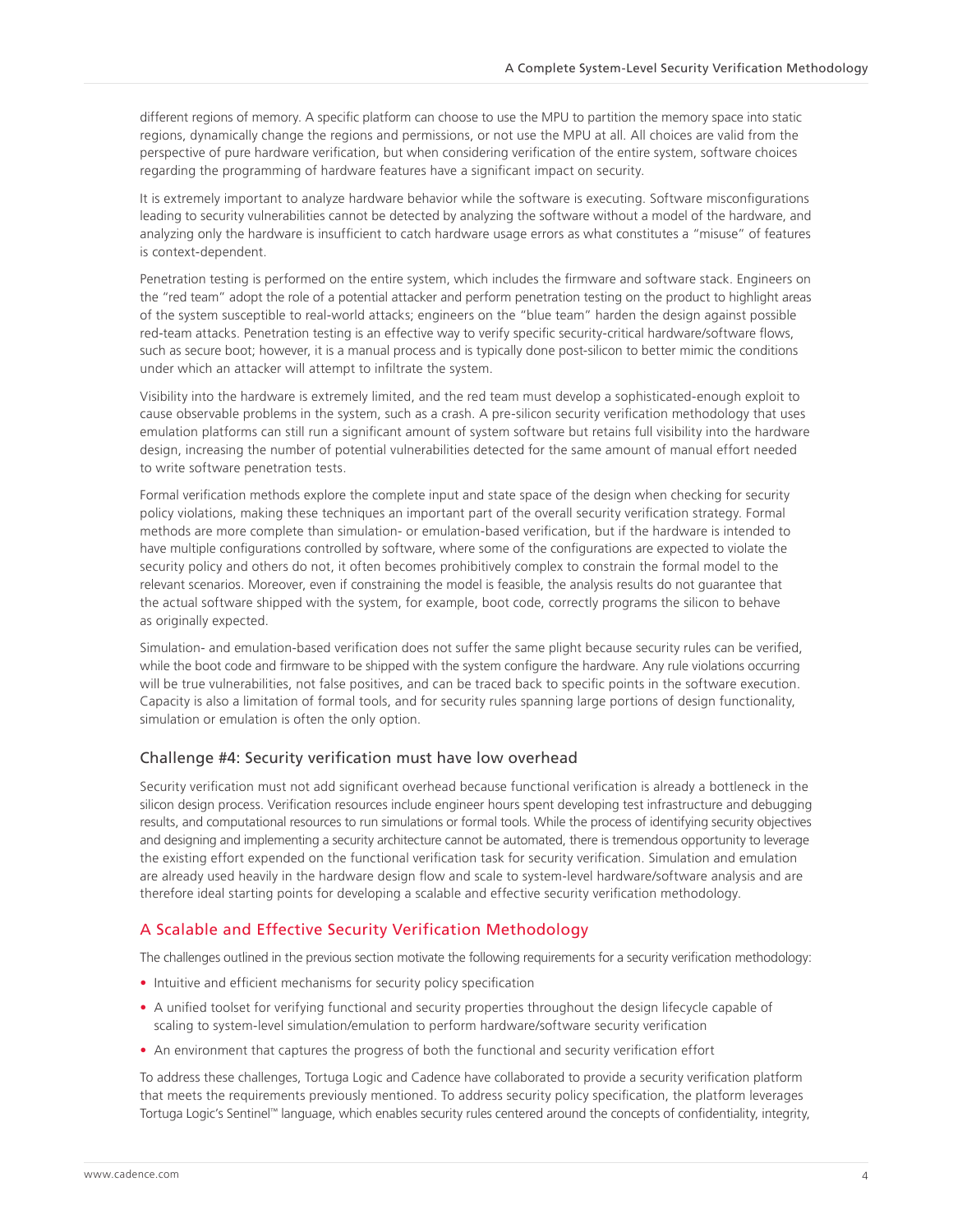and availability to be expressed in a straightforward manner. These rules can be verified using the same infrastructure employed for pre-silicon functional verification. A comprehensive set of Cadence® products exist for functional verification throughout the design lifecycle, and when used in concert with Tortuga Logic's Radix-S and Radix-M security verification software, the functional verification environment can be extended to perform security verification.

Radix-S and Radix-M are two security verification platforms that integrate with functional verification tools to identify security vulnerabilities. Both employ patented information flow tracking technology exposed to the user using the Sentinel language to verify security policies based around confidentiality, integrity, and availability. Radix-S is a software package that scans a system's hardware and software during the pre-silicon design and verification simulation stages to identify and detect vulnerabilities. Radix-M, the second product in Tortuga Logic's Radix series, performs firmware security validation on full SoC designs by leveraging Cadence Palladium Z1™ Enterprise Emulation Platform.

Figure 1 gives an overview of this security verification flow, where blue elements and arrows denote industry-standard components and processes necessary for pre-silicon functional verification, and gray illustrates how security verification using Radix fits into this existing flow. Leveraging the existing functional verification environment for security verification is essential to making security verification feasible under aggressive project schedules.



*Figure 1: Tortuga Logic and Cadence flow for security verification*

#### Security policy capture

Threat modeling is the process of identifying important data and design states, called assets, which must be protected from an attacker. Assets include, for example, cryptographic key material, registers storing the current execution privilege mode, firmware and boot ROM code, memory access control settings, debug interface, etc. Part of the threat modeling process is reasoning about the environment the system will be deployed in, who is motivated to attack the system, what their capabilities are, and what assets these attackers are interested in. This will guide the process of security specification, which, ultimately, is expressed as a series of requirements for the hardware design which must hold to protect design assets from adversaries.

Successful security policy specification and verification requires a shift in thinking. Instead of focusing solely on whether the design functions properly, the verification strategy must be centered around two questions:

- What information in my design needs to be protected?
- Where does that information flow and how is that information accessed?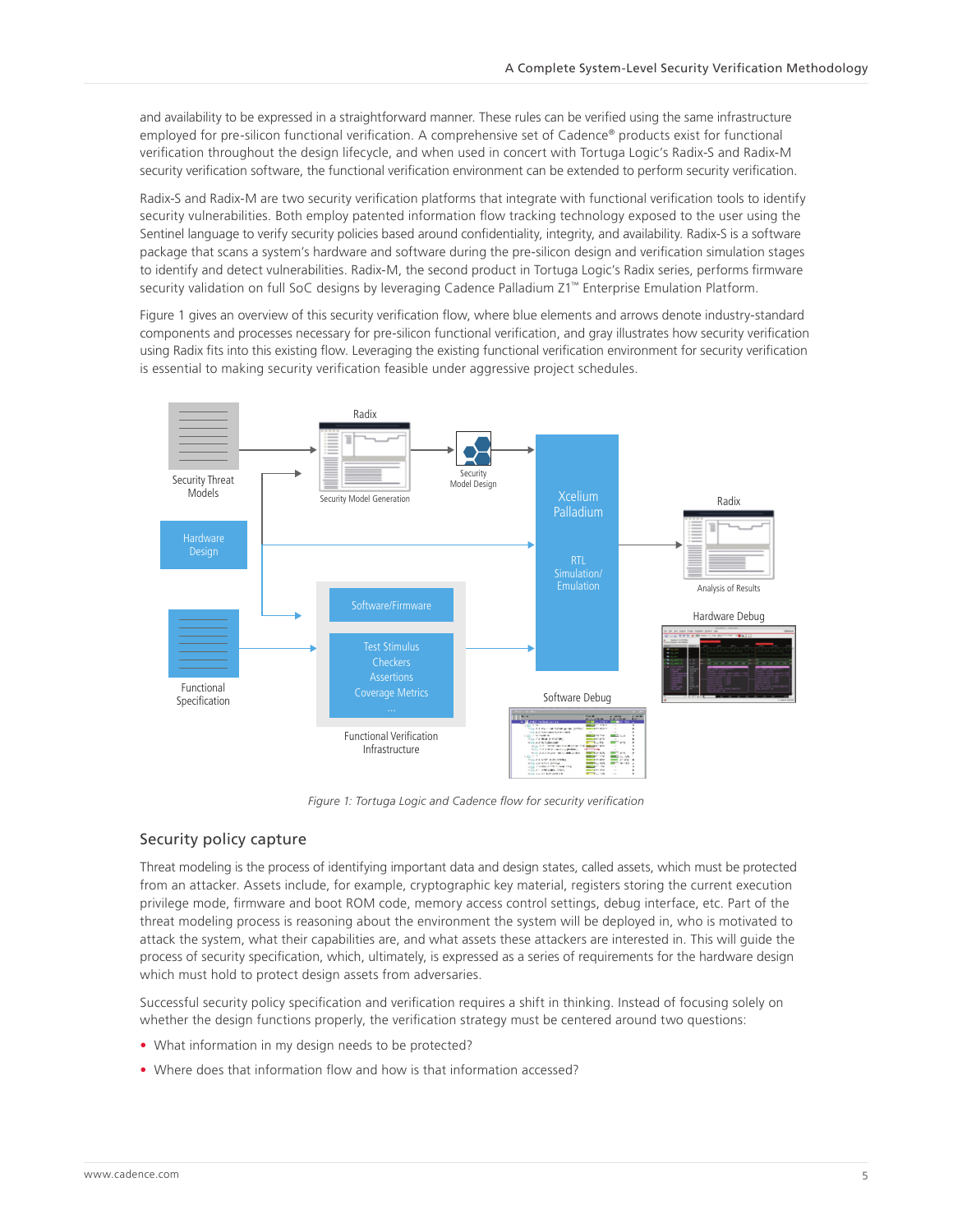Security threat models are expressed in terms of Tortuga Logic's Sentinel security verification rules. Radix uses the design RTL along with the security rules to generate a security model (Verilog) that easily integrates into standard functional verification environments without disruption to existing workflows. The security model is used to check the Sentinel security rules during simulation and emulation and is used only during security verification analysis. The security model does not become part of the design implementation nor impacts design area and performance.

The main difference between Sentinel rules and functional properties/assertions is that Sentinel rules easily capture security policies centered around the security concepts of confidentiality, integrity, and availability due to the Security Model's unique ability to track *information flows* in the hardware design. These rules can be specified at any stage in the design lifecycle and will evolve over time but can be re-used as the verification scope increases from block to sub-system to the entire SoC.

Tortuga Logic tools provide a simple syntax for expressing information flow rules and our security model contains patented technology to detect violations of these rules during RTL simulation and emulation. The basic structure of a Sentinel rule is the following:

#### source =/=> destination

A Sentinel rule always consists of a source, the "no-flow" operator, =/=>, and a destination. The source and destination can be a single signal, or a set consisting of multiple signals. The rule will fail if information from any signal in the source signal set flows to any signal in the destination signal set. In addition to the no-flow operator, several keywords are provided to increase the expressiveness of the Sentinel language. For example, the "when" keyword can be used to specify conditions that must be held for information flows from the source to be tracked.

#### System-level security verification using Tortuga Logic's Radix-M and Cadence's Palladium Z1 Enterprise Emulation Platform

Cadence provides a unified simulation and emulation environment ideal for efficient scaling to system-level functional and security verification. Simulation and emulation differ in the size of the design analyzed and the functionality covered during testing. Simulation primarily focuses on verifying hardware functionality at the block and subsystem level and will include comprehensive directed and constrained random tests and checkers for all available hardware features. A few tests may be run during simulation on the entire SoC to check for integration errors but running large portions of the software stack, such as a secure boot flow, is often too time-consuming to run and debug in simulation.

The main use case of emulation is to verify the low-level software stack. Low-level software, such as boot code, firmware, and device drivers, are responsible for configuring and interfacing with hardware and are commonly provided by the chip vendor. It is important to identify bugs in the software stack early on, but even more critical to uncover bugs in the hardware that manifest only under the complex sequences of software operations covered during emulation.

For security verification, the scope of security rules can vary from a single block (e.g., an encryption key should not exit the boundary of the encryption module) to spanning the entire SoC (e.g., test and debug protections). However, even for block-level rules, it is important to verify that the rule still holds while running the software to be shipped with the system if any of the block configuration or operation is controlled or managed by software. Additionally, security-critical functionality, such as the boot flow, must be verified using the actual device boot code.

Tortuga Logic's Radix-S integrates seamlessly with the Cadence Xcelium™ Parallel Logic Simulator and Radix-M supports the Cadence Palladium® Z1 Enterprise Emulation Platform, providing a comprehensive security verification solution. Security objectives expressed using Sentinel can be verified using both existing hardware-centric tests from the simulation infrastructure and software tests. This enables software-configurable hardware security features to be vetted using the exact configuration programmed by the software shipped with the product.

Another important advantage of incorporating Radix into both simulation and emulation flows is that the security rules can be used as a common language for security verification objectives between the security team and the teams involved in simulation and emulation-based verification and low-level software development. This distributes the security verification task more effectively and prevents disconnects between the various teams leading to exploitable vulnerabilities going unnoticed.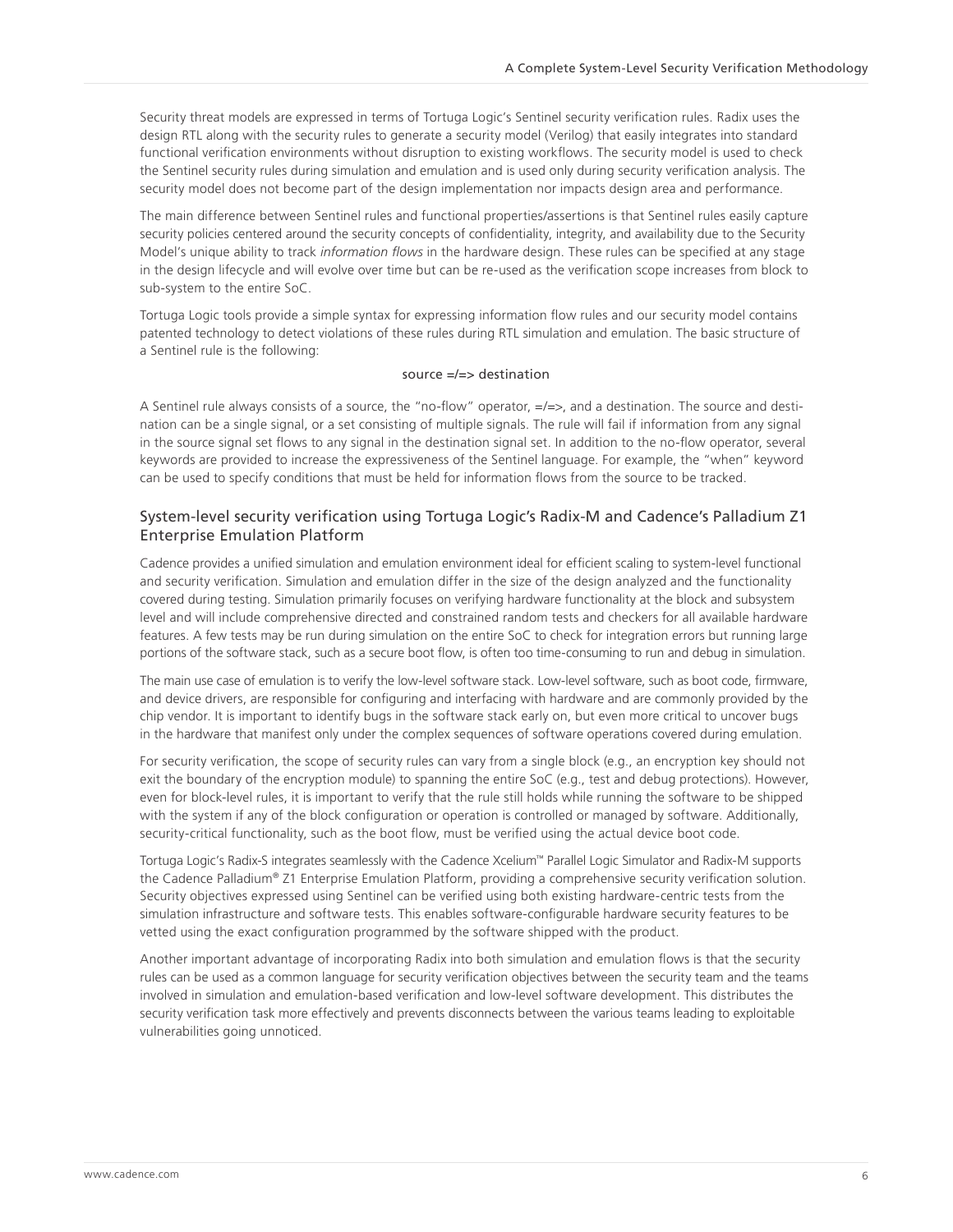Radix contains an interactive platform to aid in the visualization of information flow throughout the design, as seen in Figure 2. This platform includes a waveform viewer that annotates the simulation trace with data about information flows under specific security rules. If any rules fail during simulation, Radix also provides a visualization of a concrete path through the design hierarchy showing information flow, causing a security rule violation. These analysis features make exploring information flow in the design more efficient and are unique to Radix.



*Figure 2: Radix analysis views enabling efficient analysis of security-relevant information flows within the design*

#### Test stimulus for security rule verification and metrics

Prior sections have shown that Sentinel rules can be incorporated seamlessly into the existing verification infrastructure, meaning all manual effort expended developing tests achieving high functional coverage can be re-used for security rule verification. For simulation- and emulation-based security verification, an important question is:

• How effective are existing functional tests at uncovering potential security rule violations?

Security verification methodologies capable of addressing the complexities of system-level hardware/software analysis are rooted in commercial best practices for functional verification. Metrics-driven verification (MDV) is the process of creating an infrastructure in which progress is continuously tracked throughout various stages in the design lifecycle against verification goals.



*Figure 3: Cadence vManager platform*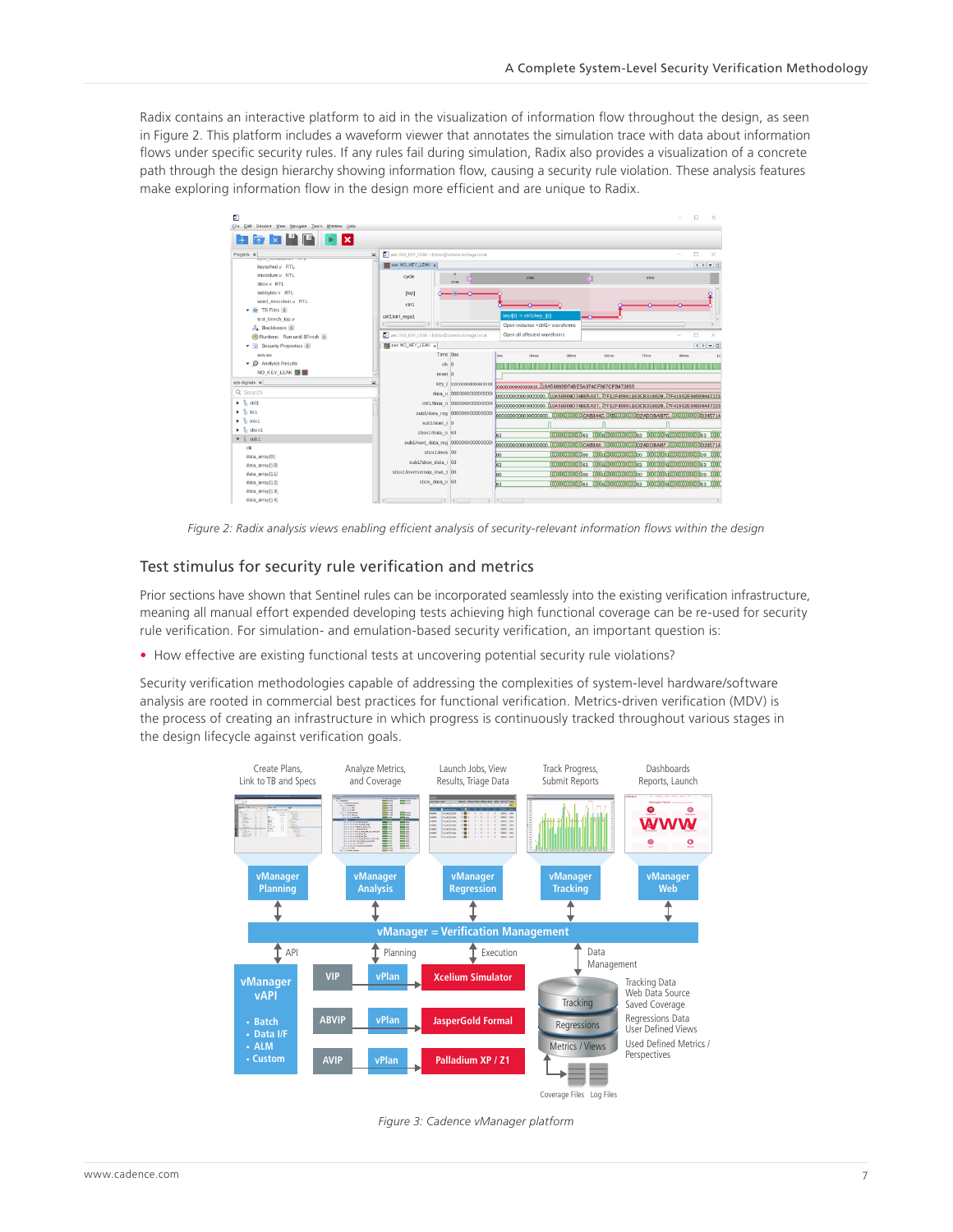A key component of metrics-driven verification is coverage metrics. Metrics are an important component for gauging the progress, completeness, and effectiveness of the verification and validation effort. Good metrics provide quantifiable feedback on how well the test stimulus exercises the design, and correlate with the probability of detecting bugs. Achieving higher coverage means greater confidence in design correctness.

In functional verification, the desired modes to be checked are known, whereas events leading to violation of security policy are often unknown and may involve complex interactions between different functional components, making the development of security metrics difficult.

Currently, there are no widely adopted metrics for security verification. Just as good line/statement coverage is a bare minimum for traditional verification, very high functional coverage is a bare minimum for security verification. We have seen in practice that a comprehensive suite of functional tests, when combined with security-centered negative tests, intelligent fuzzing, and constrained random testing, already activate undesired information flows in the design. The limiting factor in the detection of these flows is the complexity of developing value-based checkers with the ability to detect transformations of the source signal and indirect information flows.

*Use of Tortuga Logic Sentinel rules alleviates the need for complex checkers, and a set of security rules verified using Radix and a mature functional test suite always results in significantly improved security coverage due to the unique ability of Radix to detect direct and indirect information flows.*

#### Case Study: Identifying leakage of cryptographic key material using customer's existing functional test suite

Many designs contain hardware blocks which accelerate cryptographic algorithms. While an algorithm may be secure in theory, the implementation, which includes the hardware and the software controlling the operation, can result in the leakage of sensitive information.

A Tortuga Logic customer design contained a symmetric cipher block that could decrypt either an encrypted key or encrypted data. The decrypted plaintext data can leave the block, but the key may not appear at block outputs in any form. A block diagram similar to the customer's architecture is shown in Figure 4 and illustrates the expected and illegal flows.

The addition of the key decryption operational mode added a security feature but resulted in more complex control logic, because there are various multiplexers and routing logic necessary to select from the various key and data sources, and either save the output of the decryption block to the key storage or export it through the "plaintext" output. Increased complexity often results in implementation errors that can lead to security vulnerabilities.

The illegal flow present in the customer's logic is shown in red in Figure 4. This flow resulted from a quirk in the implementation of the routing logic that packages the output of the cryptographic core into bus transactions. The flows manifested under a specific sequence of software operations that occurred several times during the directed functional tests provided by the customer for this block.

### *The illegal flow was not detected by the customer, despite comprehensive functional testing of this cryptographic block, under which the flow did exist for a handful of regression tests.*

One reason the flow went undetected is that the flow added extra unintended functionality and did not impact the functional operation of the decryption core. In the block diagram, the expected flow and usage of an encrypted key are shown in green. The vulnerability adds an extra illegal flow, shown as a red arrow, but does not suppress the expected flow and is not detected unless a special test were written with this specific vulnerability in mind.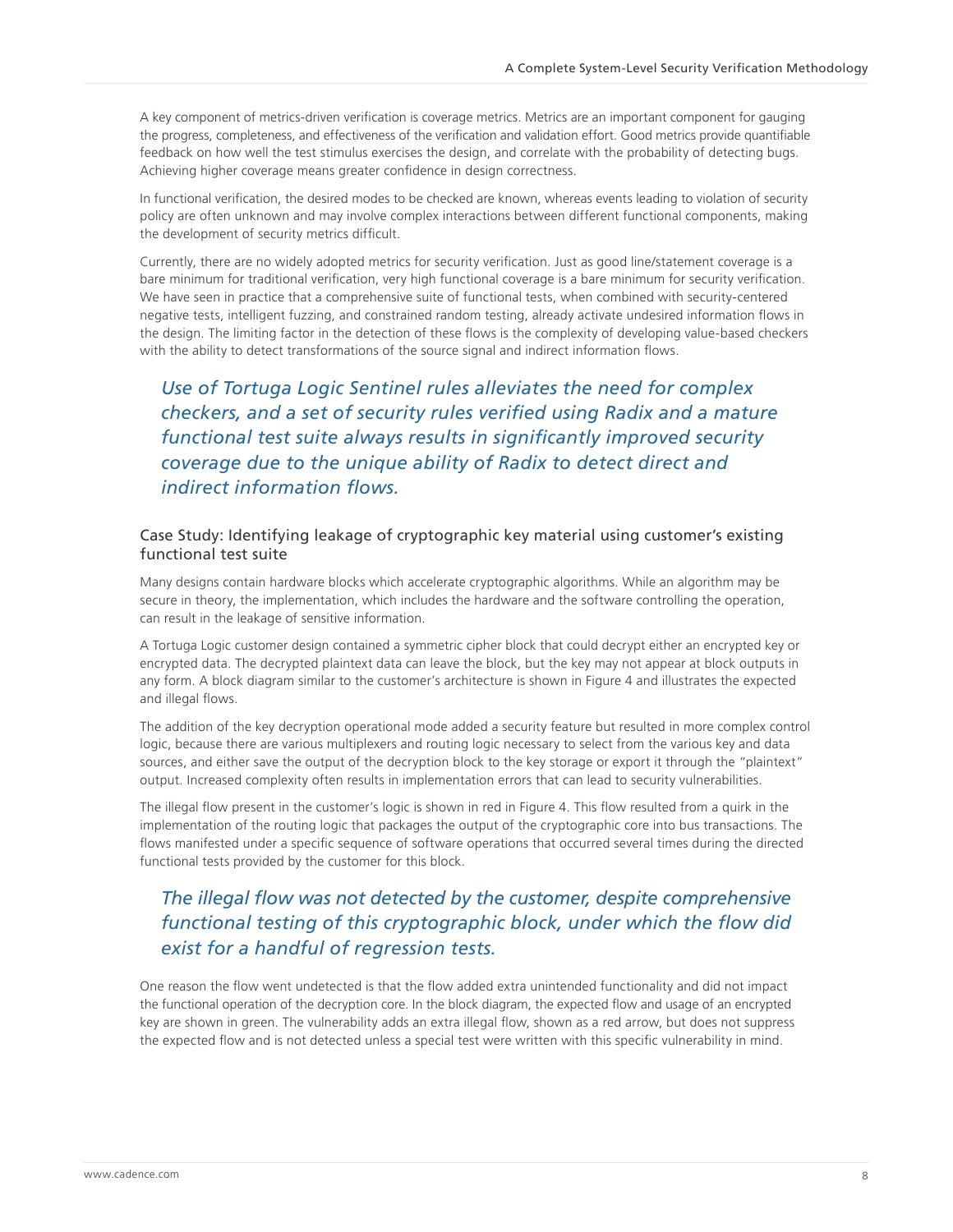<span id="page-8-0"></span>

*Figure 4: Illegal key flow in customer design detected by Radix*

Detecting this illegal flow using Radix only required writing a single simple security rule checking if the Encrypted Key flows outside the module boundary:

#### Encrypted Key =/=> Plaintext

Without additional tests targeting key leakage vulnerabilities, this Sentinel security rule was able to detect the illegal flow early on during a 4-week services engagement with the customer. This case study illustrates the power of combining Radix with pre-existing functional verification environments.

Radix was able to quickly identify a vulnerability in part because the customer had a comprehensive set of regression tests for the design block being analyzed. Because Radix is a simulation/emulation-based technique, the quality of the test stimulus impacts the effectiveness of Radix in identifying security rule violations, making it critical to employ best practices for functional verification.

#### Conclusion

Hardware is becoming more complex, customized, and ubiquitous. This is driving security features into hardware and creating more attack vectors that exploit hardware vulnerabilities. The existence and exploitation of these hardware vulnerabilities can increase the time to market, reduce chip vendor trust, and lead to costly lawsuits and chip recalls. Ensuring hardware designs and the associated software that configures and uses hardware features are free from vulnerabilities before tapeout is a challenging task. An effective security verification methodology must have low overhead in terms of manual effort and compute resources, but also scale to SoC-level analysis and be able to address both hardware and software together.

In this whitepaper, we have outlined a methodology for system-level security verification addressing these unique challenges based around Tortuga Logic and Cadence products. Tortuga Logic's Sentinel language provides an efficient mechanism to express security policy centered around confidentiality, integrity, and availability of design assets. Tortuga Logic's Radix in combination with Cadence's RTL simulation and emulation platforms enable efficient system-level security verification by leveraging the existing verification environment to detect violations of security rules.